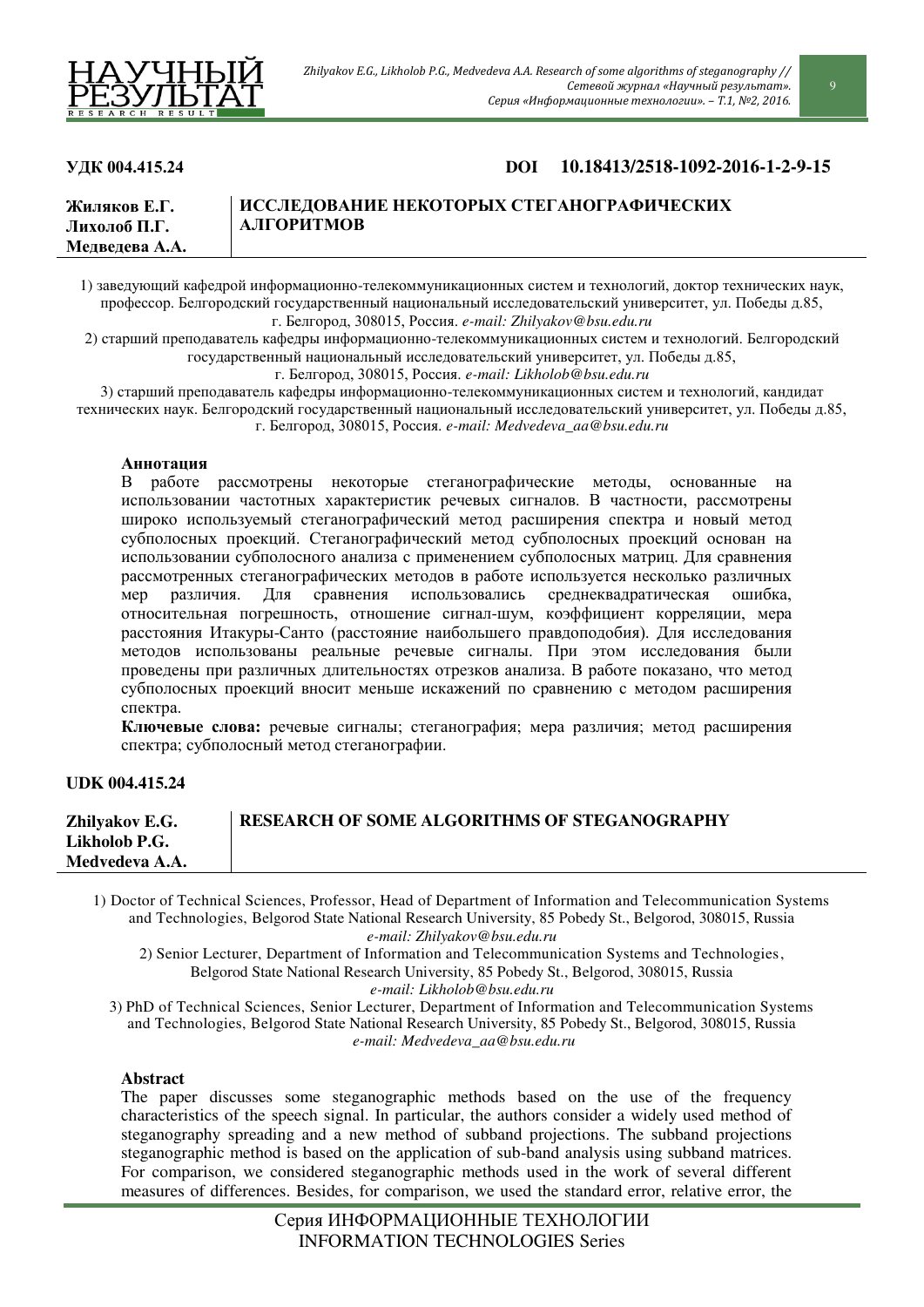signal-to-noise ratio, correlation coefficient, a measure of distance Itakura Santo (maximum likelihood distance). Real speech signals were used to research the methods. This research was conducted at different durations of the analysis segments. It is shown that the method of subband projections makes less distortion compared to the spreading method.

**Keywords**: speech signals; steganography; measure of the difference; extension spectrum method; subband method of steganography.

Развитие современных информационнотелекоммуникационных систем направлено на обеспечение возможности предоставления естественных лля человека форм информационного обмена. Одной из таких форм, наиболее часто используемых удобных для человека, является речь. Современные информационные системы позволяют осуществлять хранение и передачу речевых сообщений на расстояние. Обеспечение такой возможности привело к бурному развитию технологий, обеспечивающих внедрение в аудиозаписи дополнительной информации, которая не будет восприниматься органами чувств человека. Это могут быть метки даты и времени, метки, подтверждающие авторское право и т.д. Внедрение дополнительной информации таким образом, чтобы сам факт внедрения не был обнаружен, занимается стеганография. Именно этот аспект и описывает основной принцип стеганографии [1, 5, 6, 9-12].

В случае использования в качестве объекта, в который будет внедряться информация (контейнера), речевого сигнала, результат внедрения, т.е. стегоконтейнер (контейнер вместе с внедренной информацией), «на слух» не должен отличаться от исходного контейнера.

Как известно, речевой сигнал представляет собой квазистационарный процесс, поэтому работа стегоалгоритма должна адаптироваться к изменениям в речевом сигнале. Одним из наиболее эффективных способов анализа речевых сигналов является частотный анализ. Результаты исследования частотных характеристик речевых сигналов, соответствующих различным звукам русской речи, позволил выявить возможность использования частотных характеристик для скрытого внедрения информации.

Одним из распространенных стеганографических методов, учитывающих частотные характеристики речевых сигналов, является метод расширения спектра. Суть метода заключается в добавлении к отрезку исходного речевого сигнала псевдослучайной последовательности (ПСП) в соответствии с выражением [2, 13, 14]:

$$
\widetilde{x}(t) = x(t) + \alpha_m \cdot e_m \cdot u(t), \qquad (1)
$$

где  $x(t)$  – исходный отрезок данных;  $u(t)$  – отрезок, соответствующий псевдослучайной последовательности;  $a_m$  – весовой коэффициент;  $e_m$  – кодовое отображение двоичного бита контрольной информации, определяемое по формуле:

$$
e_m = 2e_m - 1, \ m = 1, \dots, M \tag{2}
$$

где е<sub>m</sub> – бит контрольной информации в двоичной системе счисления, е<sub>m</sub> ∈ {0, 1}; *М* – объем скрытно кодируемой контрольной информации;  $e_m$  – кодовое отображение двоичного бита контрольной информации,  $e_m \in \{-1, 1\}; \quad m$  – порядковый номер бита контрольной информации.

Весовой коэффициент  $a_m$  определяет скрытность системы. В работах [2, 14] его предлагается выбирать равным:

$$
\alpha_m = \frac{\langle x(t), u(t) \rangle}{\|u(t)\|^2}.
$$
 (3)

Стоит отметить, что использование в качестве шума сигнальной конструкции  $u(t)$ , не обладающей взаимной энергией с данными  $x(t)$ , позволяет повысить помехоустойчивость стеганографически закодированной контрольной информации е<sub>т</sub>, а использование коэффициента проекции а<sub>m</sub> повышает скрытность контрольной информации.

Декодирование бита контрольной информации из данных происходит путем определения знака скалярного произведения отрезка данных и псевдослучайной послеловательности:

$$
\widetilde{e}_m = sign\big(\big\langle \widetilde{x}(t), u(t) \big\rangle\big),\tag{4}
$$

 $\text{Eine sign}()$  – операция вылеления знака.

Решение о декодированном сигнале принимается в соответствии с выражением:

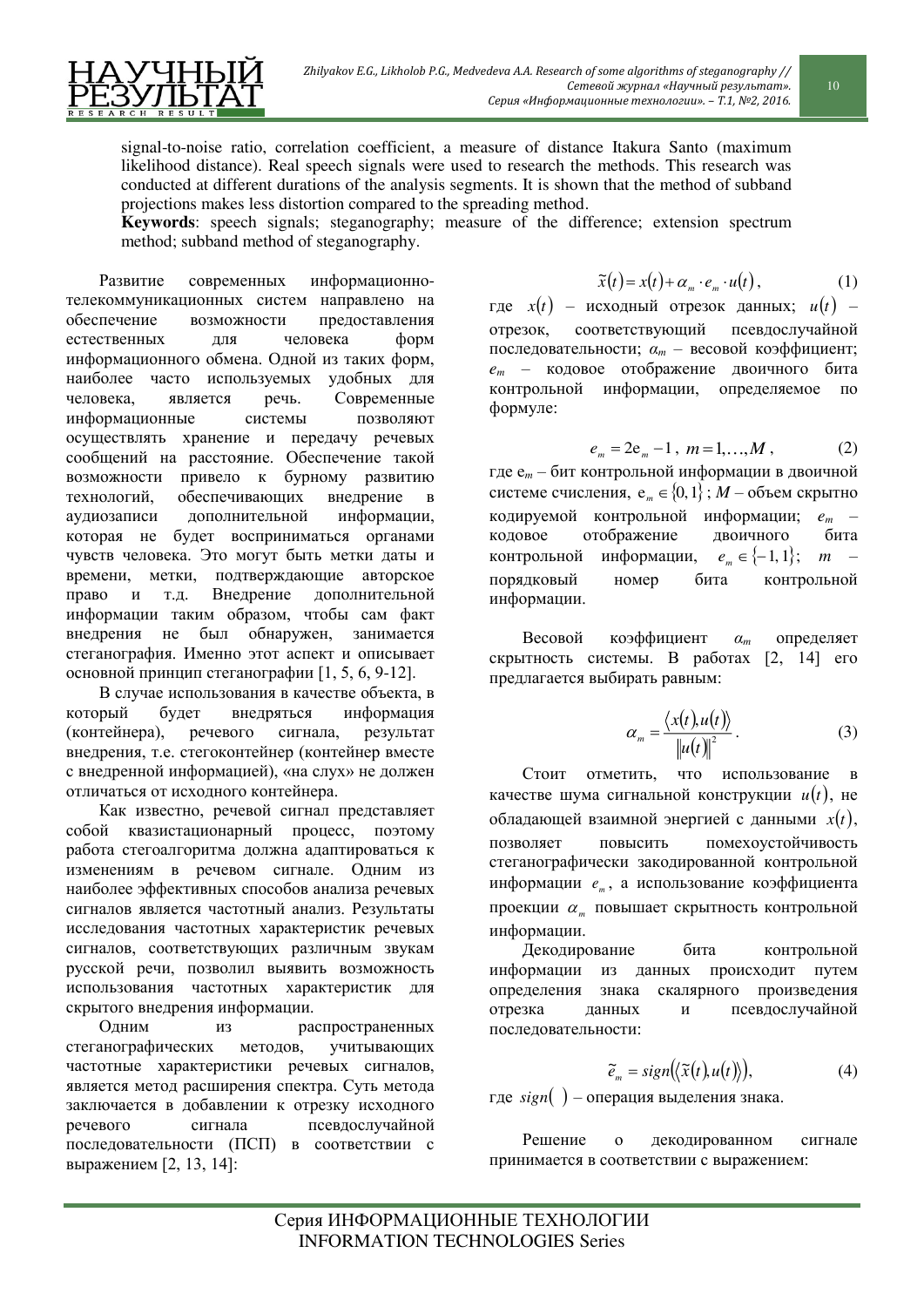

$$
\widetilde{e}_m = \begin{cases} 0, e c \pi u_- \widetilde{e}_m < 0 \\ 1, e c \pi u_- \widetilde{e}_m > 0 \end{cases} \tag{5}
$$

На рисунке 1 приведены в виде сплошной исходный отрезок  $x(t)$  и отрезок  $\tilde{x}(t)$  с закодированной методом расширения спектра контрольной информацией (пунктир). Отрезки длительностью 0.032 с записаны с вчастотой дискретизации 8кГц и разрядностью 16 бит, соответствуют звуку «а». Стеганографическое кодирование осуществлено для одного бита контрольной информации.

Результат стеганографического кодирования информации методом расширения спектра, представленный на рисунке 1, позволяет говорить о изменениях как во временной, так и в частотной областях. Во временной области преобразования проявляются в виде изменения амплитуды сигнала, как в максимальных, так и минимальных значениях амплитуды (рис. 1, а). В частотной области происходит перераспределение энергии между всеми частотными компонентами, особенно этот эффект проявляется в области частотных компонент с малой долей энергии (на рис. 1, б выделено штриховкой).



*Рис. 1*. Результат скрытного кодирования информации методом расширения спектра: а) отрезки  $\,x(t)\,$ и  $\,\widetilde{x}(t)\,$ 

во временной области; б) энергетические спектры  $\,X(\nu)\,$ и  $\,\tilde{X}(\nu)\,$ *Fig. 1.* Result of the hidden information encoding with the method of spreading: a) segments  $x(t)$  and  $\tilde{x}(t)$ in the time domain; b) energy spectra  $X(\nu)$  and  $\widetilde{X}(\nu)$ 

Экспериментальные исследования на отрезках речевых данных соответствующим звукам русской речи показали, что основным иостоинством метола расширения спектра является помехоустойчивость при высокой скрытности. В качестве параметров внедрения для отрезков речевых данных использовалась ПСП с периодом равной частоте дискретизации  $\mathcal{G}_a = 8\kappa\Gamma$ ц, исследования проводились при варьировании коэффициентов  $\alpha_m$  (от 0.1 до 0.001) и разных соотношениях шум/сигнал (от 0.001 до 1). Количество перекодированных отрезков составляло  $60 \cdot 10^6$ , результаты оценки вероятности появления ошибочного бита  $P_{\text{av}}$  при декодировании двоичных символов *е*<sub>т</sub> приведены в таблице 1.

Стоит отметить, что метод предполагает скрытное кодирование контрольной информации без перехода в частотную область. К недостаткам метода нужно отнести необходимость хранения ПСП. Метод чувствителен к изменению разрядности данных. Так в результате изменения шага квантования (что эквивалентно добавлению шума квантования), стеганографически закодированная информация будет разрушена.

Метод расширения спектра позволяет учитывать энергетические свойства отрезка данных в целом, но не может учитывать распределение энергии по частотным компонентам. То есть не в полной мере использует закономерности в данных, т.к. энергия ПСП распределена по всему частотному диапазону.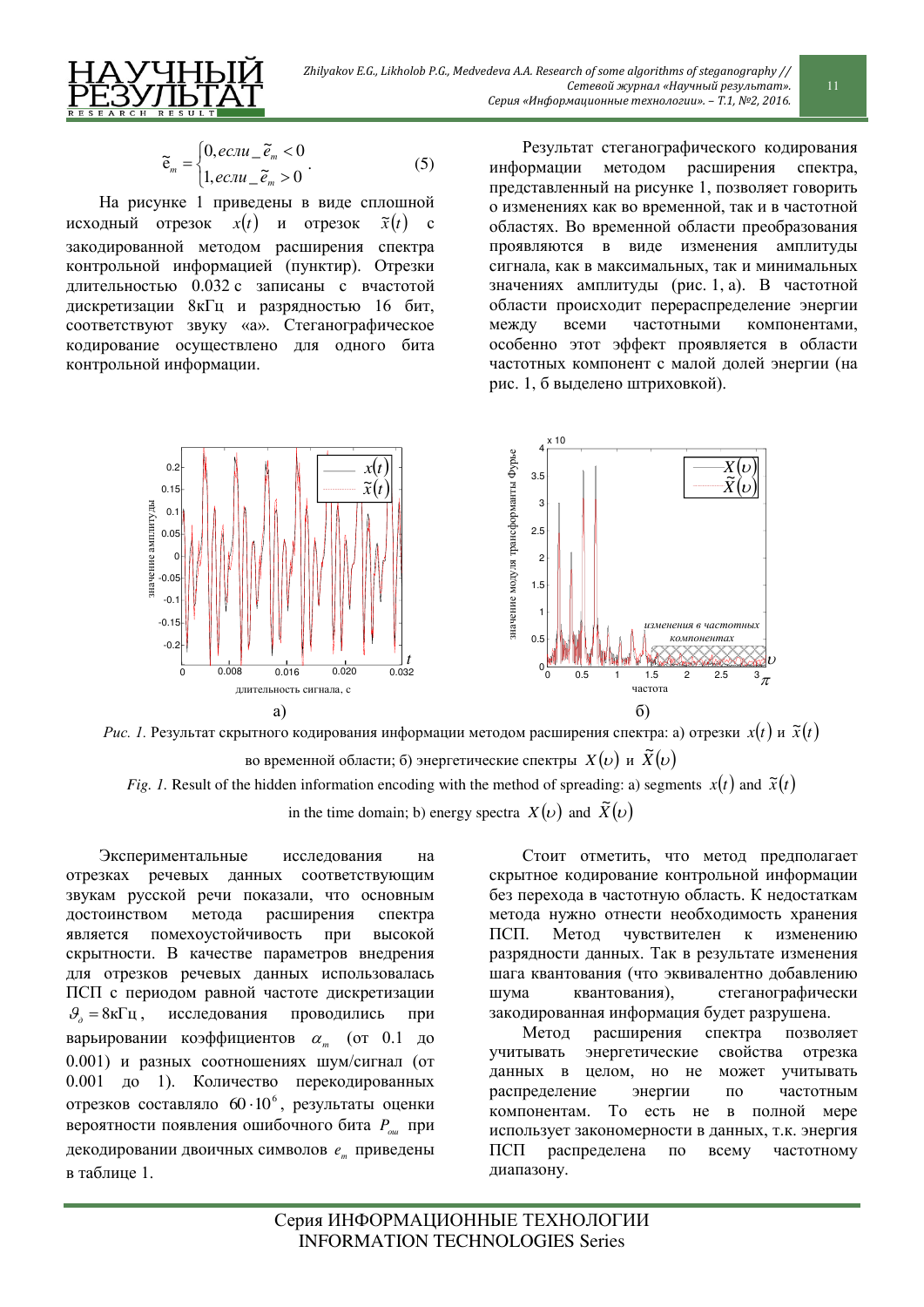

*Ɍɚɛɥɢɰɚ 1*

Значение вероятности  $\,P_{_{out}}\,$  появления ошибочного бита при декодировании двоичных символов  $\,e_{_{m}}\,$ *Table 1* 

| доэффициент     | $\alpha_{m}$ = 0.1   |                     | $\alpha_{m}$ =0.01 |            | $\alpha_{m} = 0.001$ |            |
|-----------------|----------------------|---------------------|--------------------|------------|----------------------|------------|
| шум/сигнал      | $T=0.016$ c          | $T=0.032c$          | $T=0.016$ c        | $T=0.032c$ | $T=0.016$ c          | $T=0.032c$ |
| $h_0^2$ = 0.001 | $< 1 \times 10 - 4$  | $< 1 \times 10-4$   | 0.1290             | 0.0521     | 0.3614               | 0.3170     |
| $h_0^2 = 0.01$  | $0.2 \times 10^{-3}$ | $< 1 \times 10 - 4$ | 0.1285             | 0.0508     | 0.3497               | 0.3013     |
| $h_0^2 = 0.1$   | $0.4 \times 10-3$    | $7.2 \times 10 - 3$ | 0.1439             | 0.0720     | 0.3661               | 0.3203     |
| $h_0^2 = 1$     | $5.5 \times 10-3$    | 0.1395              | 0.2133             | 0.1297     | 0.4011               | 0.3602     |

The value of the probability  $P_{\sigma u}$  of occurrence of erroneous bits in the decoding of binary symbols  $e_{\mu}$ 

Учесть особенности распределения энергии по частотным интервалам позволяет использование субполосного анализа. При этом предполагается применение математического аппарата на основе использования субполосных матриц  $[3,4,7,8,15]$  с элементами вида:

$$
A_r = \{a_k^r\},
$$
  
\n
$$
a_k^r = (\sin(\nu_{2r}(i-k)) - \sin(\nu_{1r}(i-k))) / (\pi(i-k)),
$$
 (6)  
\n
$$
a_k^r = (\nu_{2r} - \nu_{1r}) / \pi, r \in \mathbf{R}, i, k = 1, ..., N.
$$

где *N* – длительность анализируемого отрезка; *R* – количество частотных интервалов, на которые разбивается ось частот;  $v_{1r}$ ,  $v_{2r}$  – нижняя и верхняя границы r-го частотного интервала.

Использование субполосных матриц позволяет выделять частотные компоненты, энергии которых сосредоточены в выбранных частотных интервалах. Для скрытого внедрения дополнительной информации целесообразно использовать субполосные проекции, представляющие собой скалярное произведение отрезка данных на собственные вектора субполосных матриц:

$$
\alpha_i^r = \langle \vec{q}_i^r, \vec{x} \rangle, \ r \in \mathbf{R}, \ i = 1, ..., J. \tag{7}
$$

где  $\vec{q}_i^r$  – собственные вектора субполосной матрицы для r-го частотного интервала.

Свойства субполосных представлений, позволяют говорить об их адекватности и оптимальности для разработки методов и алгоритмов стеганографического кодирования/декодирования контрольной информации в речевые данные.

Для скрытого внедрения дополнительной информации в отрезок речевых сигналов предлагается модель, осуществляющая кодирование бит контрольной информации  $b_m$  в

отрезок речевых данных  $\vec{x}$  в соответствии с выражением:

$$
\vec{y} = \vec{x} + \sum_{i=1}^{J} K_m \cdot \alpha_i^r \cdot sign(e_m) \cdot \vec{q}_i^r ,
$$
  

$$
e_m = 2b_m - 1, m \in M ,
$$
 (8)

где *М* – объем контрольной информации в битах; *K*<sup>*m*</sup> – коэффициент пропорциональности определяющий скрытность;  $e_m$  – ортонормальное представление бита;  $b_m$  – бит контрольной  $\mu$ нформации;  $sign( )$  – операция выделения знака.

Декодирование контрольной информации методом субполосных проекций осуществляется путем определения знаков проекций  $\alpha_i^r$  для собственных векторов  $\vec{q}_i^r$  субполосной матрицы  $A_r$ , вычисленных для частотного пространства  $r \in \mathbf{R}$ .

$$
\hat{e}_m = sign\Big(\Big\langle \vec{y}, \vec{q}_i^r \Big\rangle\Big), \ \hat{b}_m = \Big(\hat{e}_m + 1\Big)/2, \ r \in \mathbf{R},
$$
  
\n $i = 1, 2, ..., J$  (9)

где  $\hat{e}_m$  – ортонормальное представление бита контрольной информации при декодировании методом субполосных проекций  $\hat{b}_{_m}$  – декодированный методом субполосных проекций бит контрольной информации.

Для сравнения эффективности метода расширения спектра и метода субполосных проекций предлагается использовать различные меры различия, каждая из которых обладает разной чувствительностью к различным изменениям. В рамках данной работы предлагается использовать такие оценки различия, как среднеквадратическая ошибка (*CKO*), относительная погрешность (*HCKO*), отношение сигнал-шум (ОСШ), коэффициент корреляции (cor), мера расстояния Итакуры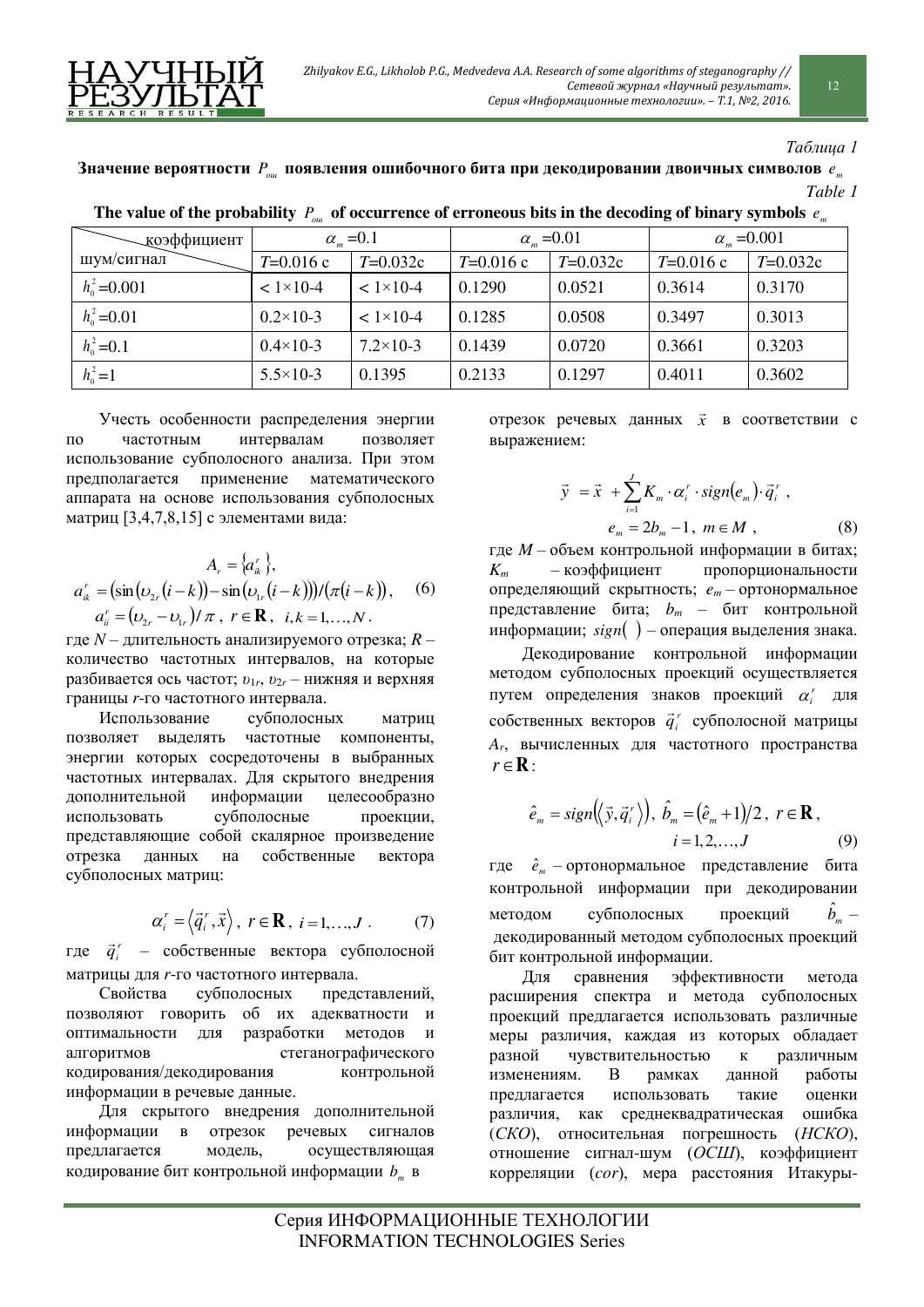Санто (расстояние наибольшего правдоподобия, *ISD*).

Среднеквадратическая ошибка (*СКО*) отражает абсолютное различие энергии отрезков сигналов во временной области:

$$
CKO = \sum_{n=1}^{N} (x_n - \widetilde{x}_n)^2, \qquad (10)
$$

где  $x_n$  – значение амплитуды исходного отрезка данных;  $\tilde{x}_n$  – значение амплитуды отрезка данных содержащего дополнительную информацию, *N* – количество отсчетов сравниваемых отрезков сигналов.

Данная мера позволяет выявить различия в огибающих амплитуд отрезков речевых сигналов. Чем меньше изменений вносится при внедрении дополнительной информации, тем ближе значение этой оценки к нулю.

Однако чаще используют нормированную оценку *СКО* к норме исходного сигнала, которое учитывает энергию самого сигнала:

$$
HCKO = \sum_{n=1}^{N} (x_n - \tilde{x}_n)^2 / \sum_{n=1}^{N} x_n^2
$$
 (11)

Реакция данной оценки аналогична реакции *ɋɄɈ*.

Также для учета степени отличия исходного сигнала и результата внедрения дополнительной информации используют оценку, чувствительную ко времени выравнивания сравниваемых отрезков сигналов:

$$
OCIII = 10 \cdot \lg \frac{\sum_{n=1}^{N} x_n^2}{\sum_{n=1}^{N} (x_n - \tilde{x}_n)^2}.
$$
 (12)

Чем выше оценка *ОСШ*, тем меньше изменений было внесено. В случае равенства двух отрезков (исходного и подвергшегося изменениям при кодировании) оценка будет равна бесконечности (∞).

Для оценки степени схожести двух отрезков данных, часто используют оценку взаимной энергии этих сигналов, определяемую коэффициентом корреляции:

$$
cor = \frac{\sum_{n=1}^{N} \left( x_n - \frac{1}{N} \sum_{n=1}^{N} x_n \right) \cdot \left( \tilde{x}_n - \frac{1}{N} \sum_{n=1}^{N} \tilde{x}_n \right)}{\sqrt{\sum_{n=1}^{N} \left( x_n - \frac{1}{N} \sum_{n=1}^{N} x_n \right)^2 \cdot \left( \tilde{x}_n - \frac{1}{N} \sum_{n=1}^{N} \tilde{x}_n \right)^2}}.
$$
 (13)

Чем ближе значение корреляции к единице, тем выше схожесть отрезка данных содержащего контрольную информацию и исходного.

Мера Итакуры-Санто (расстояние наибольшего правдоподобия) учитывает различия в частотной области:

$$
ISD = \frac{1}{\pi} \int_{0}^{\pi} \left( \frac{P(v)}{\widetilde{P}(v)} - \lg \frac{P(v)}{\widetilde{P}(v)} - 1 \right) dv , \qquad (14)
$$

где  $P(v)$  – значение энергии частотной компоненты исходного отрезка данных;  $\,\tilde{P}( \nu) \,$  – значение энергии частотной компоненты отрезка данных содержащего дополнительную информацию.

Мера имеет смысл расстояния между спектрами двух сигналов и оценивает несоответствие между энергией измененного и исходного отрезка данных. При равенстве отрезков данных мера обращается в ноль.

Tаблица 2

Обобщенная оценка мер различия исходного сигнала и результатов внедрения при использовании стеганографического метода расширения спектра и метода субполосных проекций

*Table 2* 

**Generalized estimator of measures of the difference between a baseband signal and the results of implementation with the use of the steganographic method of spectrum extension and the subband method of steganography** 

| u suganograpny                |            |            |             |          |         |         |  |  |  |
|-------------------------------|------------|------------|-------------|----------|---------|---------|--|--|--|
|                               |            | <b>CKO</b> | <b>HCKO</b> | OCIII    | cor     | ISD     |  |  |  |
| метод субполосных<br>проекций | $T=0.016c$ | 0,00396    | 0,01399     | Inf      | 0,99300 | 0,00120 |  |  |  |
|                               | $T=0.032c$ | 0,00857    | 0,00962     | Inf      | 0,99519 | 0,00312 |  |  |  |
| метод расширения<br>спектра   | $T=0.016c$ | 0,01156    | 0,01547     | 20,13422 | 0,99226 | 0,02022 |  |  |  |
|                               | $T=0.032c$ | 0,01133    | 0,00792     | 22,11122 | 0,99604 | 0,00310 |  |  |  |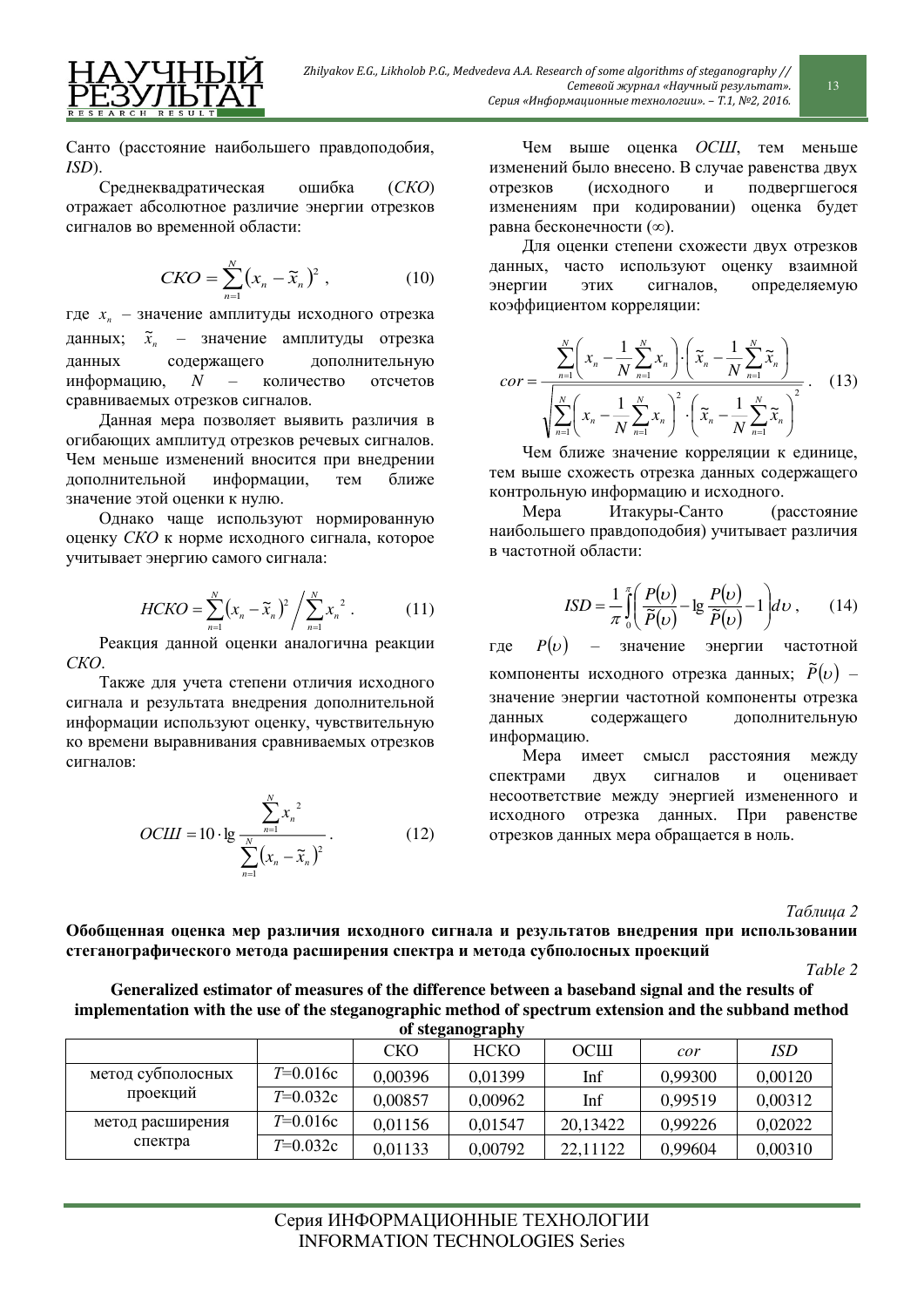

Для сравнения использовались речевые сигналы, записанные с частотой дискретизации 8кГц и разрядностью кода 16бит. При этом речевые сигналы разбивались на отрезки равной длительности *Т*=0.016мс и *Т*=0.032мс.

Анализ полученных результатов показывает, что использование метода субполосных проекций приводит к меньшим искажениям по сравнению с использованием метода расширения спектра.

Таким образом, для реализации скрытого внедрения дополнительной информации в речевые сигналы целесообразно использовать метод субполосных проекций.

Работа выполнена при поддержке грантов РФФИ № 15-07-01570 "Субполосная скрытная интеграция/извлечение дополнительной информации в аудио или видео контентах".

### Список литературы

1. Грибунин В.Г., Оков И.Н., Туринцев И.В. Цифровая стеганография. Аспекты защиты. М.: Солон-Πρecc, 2002. 261 c.

2. Жарких А.А., Гурин А.В., Пластунов В.Ю. Метод стеганографии на основе прямого расширения спектра сигнала / Материалы VIIМеждународной научно-технической конференции, 7–11 декабря 2009 г. INTERMATIC. – М.: МИРЭАчасть 4, 2009, С. 78-83.

3. Жиляков Е.Г., Лихолоб П.Г., Девицына С.Н. Определение возможного объёма внедряемой информации при скрытой передаче меток в речевых данных / Научные ведомости Белгородского государственного университета № 13 (132). Выпуск 23/1, серия История. Политология. Экономика. Информатика. – Белгород, 2012. С. 222-226.

4. Жиляков Е.Г. Оптимальные субполосные методы анализа и синтеза сигналов конечной длительности / Автоматика и телемеханика. – М.: Академический научно-издательский, производственно-полиграфический и книгораспространительский центр Российской академии наук "Издательство "Наука" № 4, 2015 г. С. 51-66.

5. Конахович Г.Ф., Пузыренко А.Ю. Компьютерная стеганография. Теория и практика / Киев: «МК-Пресс», 2006. 288с.

6. Крыжевич Л.С. Белобородов Д.А. Стеганографические метолы сокрытия ланных в звуковых файлах на основе всплесковых преобразований / Auditorium: электронный научный журнал Курского государственного университета. -Курск: № 2, 2014 г. «Аудиториум» электронный научный URL:

http://auditorium.kursksu.ru/index.php?page=6&new=2 (дата обращения 28.04.2016)

7. Об однозначности определения идентификационно-значимой частотной полосы в звуках русской речи, подверженных влиянию шума / Жиляков Е.Г., Лихолоб П.Г., Курлов А.В., Медведева А.А. // Научные ведомости Белгородского государственного университета № 2 (223). Выпуск 37, серия История. Политология. Экономика. Информатика. – Белгород, 2016. С. 167-174.

8. О методе скрытного кодирования контрольной информации в речевые данные / Жиляков Е.Г., Белов С.П., Лихолоб П.Г., Пашинцев В.П. // Инфокоммуникационные технологии. - Саратов: Поволжский государственный университет телекоммуникаций и информатики. – Т.13, - №3 2015, ɋ. 325-333.

9. Fridrich, J. Steganography in digital media: Principles, algorithms, and applications, 2012, Steganography in Digital Media, pp. 1-441.

10. Furui, Sadaoki; Digital speech processing, synthesis, and recognition / Sadaoki Furui. – 2nd ed., rev. and expanded, 2000

11. Nedeljko Cvejic, Tapio Seppanen. Spread spectrum audio watermarking using frequency hopping and attack characterization/ Signal Processing 84. – 2004.  $- p. 207 - 213.$ 

12. Stanković, S., Orović, I., Sejdić, E. Multimedia signals and systems, 2012, Multimedia Signals and Systems, pp. 1-349.

13. Thierry Dutoit, Ferran Marques. Applied Signal Processing A MATLAB TM-Based Proof of Concept 2009.

14. Vercoe B.L., Csound: A Manual for the Audio-Processing System, MIT Media Lab, Cambridge 1995.

15. Zhilyakov, E.G. Optimal sub-band methods for analysis and synthesis of finite-duration signals, Automation and remote control, pp. Vol. 76, No 4, p. 589-602.

#### **References**

1. Gribunin V.G., Okov I.N., Turintsev I.V. Digital Steganography. Protection Aspects. M.: Solon-Press, 2002. 261 p.

2. Zharkikh A.A., Gurin A.V., Plastunov V.Y. Steganography Method based on the Direct Spread Spectrum Signal / Materials of the VII International Science and Technology Conference, 7-11 December, 2009 INTERMATIC. M.: MIREAchast 4, 2009. Pp 78-83.

3. Zhilyakov E.G., Likholobov P.G., Devitsyna S.N. Determination of the Possible Volume of Information being Introduced at a Hidden Transfer of Marks in the Speech Data / Scientific Bulletin of Belgorod State University  $\mathbb{N}_2$  13 (132). Issue 23/1, Series "History. Political Science. Economy. Computer science". Belgorod: Gik. 2012. Pp. 222-226.

4. Zhilyakov E.G. Optimal Subband Methods of Analysis and Synthesis of Signals of Finite Duration / Automation and Remote Control. M.: Academic Scientific Publishing, Production and Publishing and Bookselling Center of the Russian Academy of Science "Publishing House" Science "№ 4, 2015. Pp. 51-66.

5. Konakhovich G.F., Puzyrenko A.Y. Computer Steganography. Theory and Practice / Kiev: "MK-Press", 2006. 288 p.